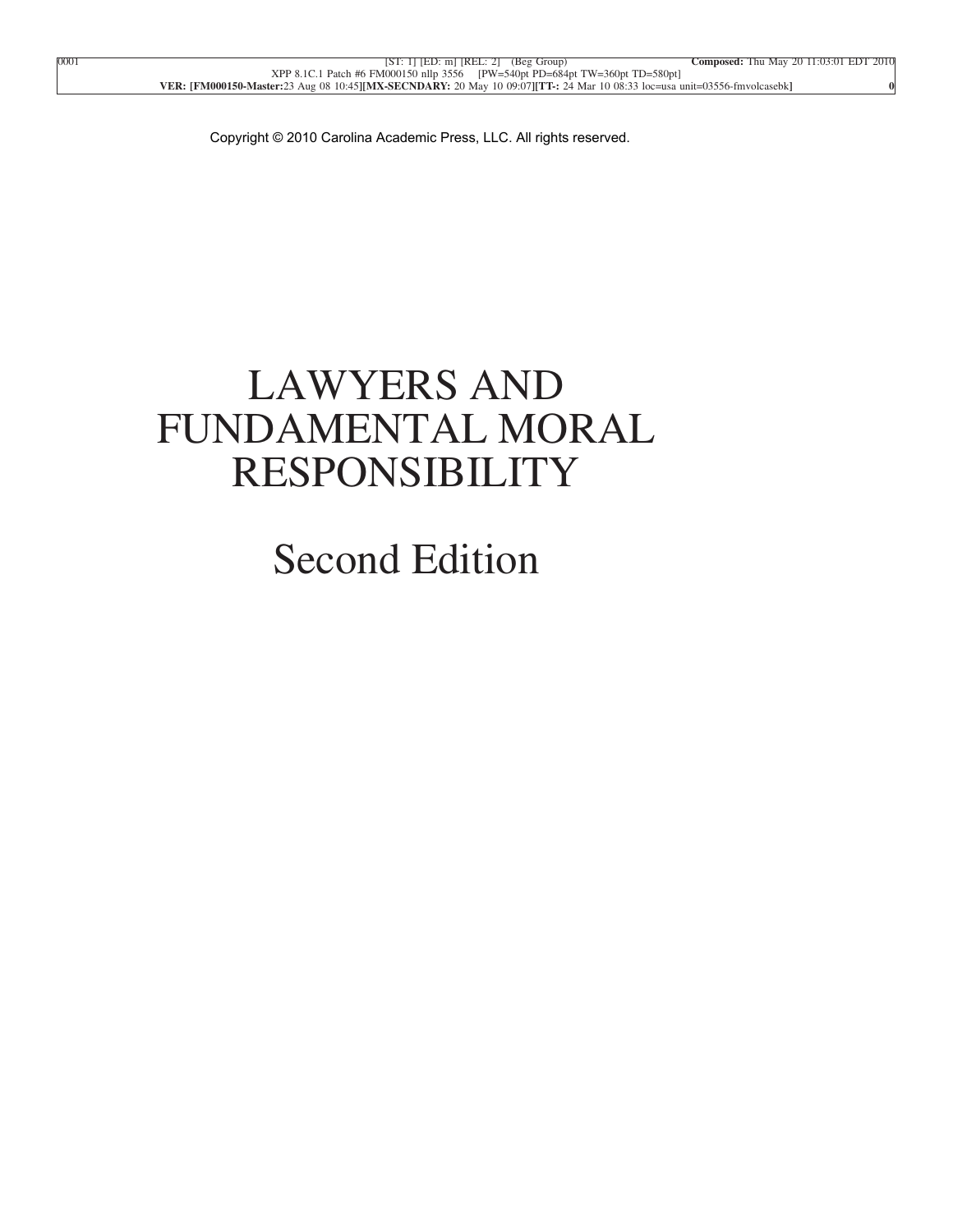### **LexisNexis Law School Publishing Advisory Board**

#### **William D. Araiza** *Professor of Law* **Brooklyn Law School**

**Lenni B. Benson** *Professor of Law & Associate Dean for Professional Development* **New York Law School**

#### **Raj Bhala**

*Rice Distinguished Professor* **University of Kansas, School of Law**

#### **Ruth Colker**

*Distinguished University Professor & Heck-Faust Memorial Chair in Constitutional Law* **Ohio State University, Moritz College of Law**

**Richard D. Freer** *Robert Howell Hall Professor of Law* **Emory University School of Law**

**David Gamage** *Assistant Professor of Law* **University of California, Berkeley School of Law**

**Craig Joyce** *Andrews Kurth Professor of Law & Co-Director, Institute for Intellectual Property and Information Law* **University of Houston Law Center**

**Ellen S. Podgor** *Professor of Law* **Stetson University College of Law**

**David I. C. Thomson** *LP Professor & Director, Lawyering Process Program* **University of Denver, Sturm College of Law**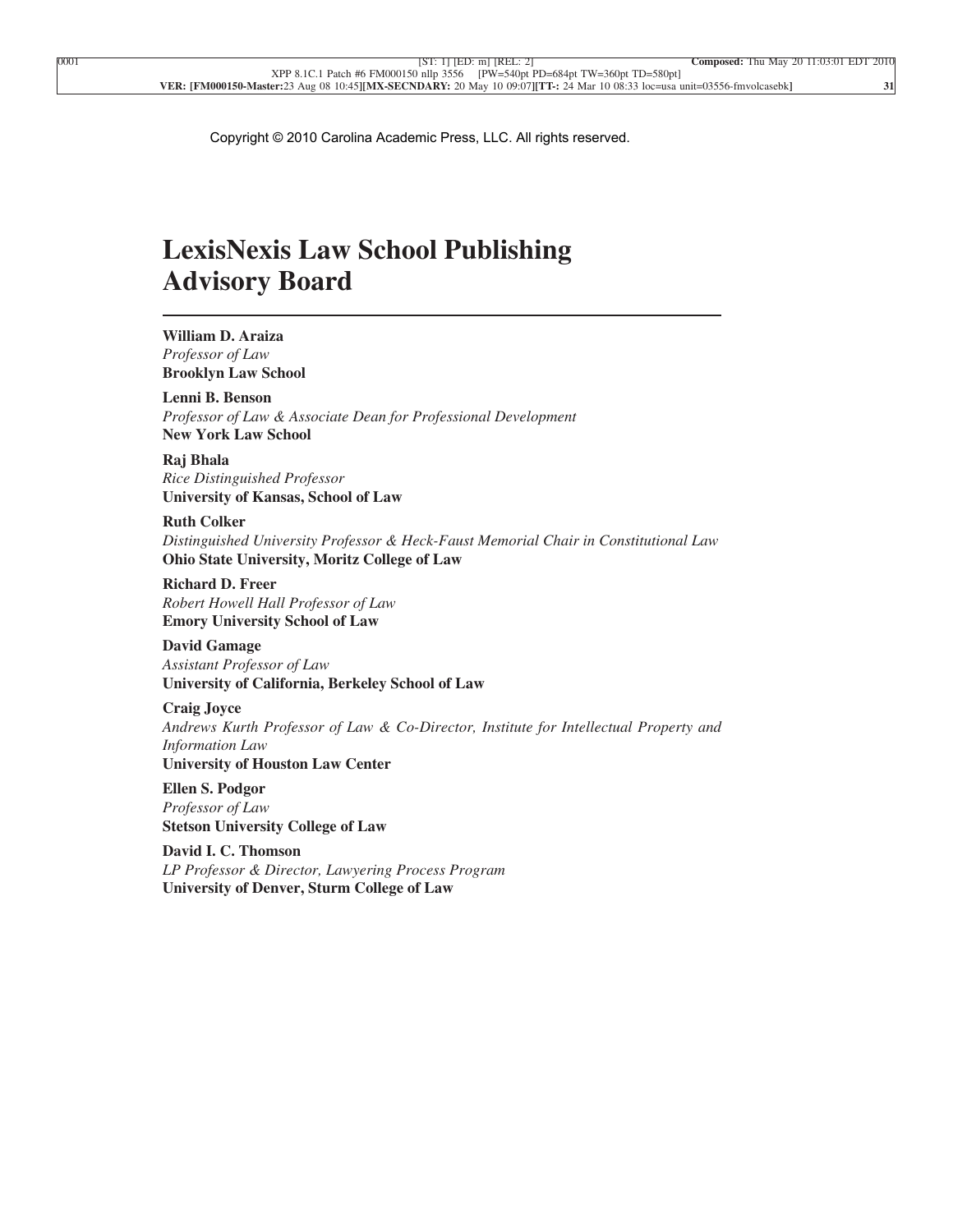# LAWYERS AND FUNDAMENTAL MORAL RESPONSIBILITY

### Second Edition

#### **Daniel R. Coquillette**

*J. Donald Monan, S.J. University Professor and Former Dean Boston College Law School Charles Warren Visiting Professor of American Legal History Harvard Law School*

### **R. Michael Cassidy**

*Professor of Law and Associate Dean for Academic Affairs Boston College Law School*

#### **Judith A. McMorrow**

*Professor of Law and Former Associate Dean for Academic Affairs Boston College Law School*

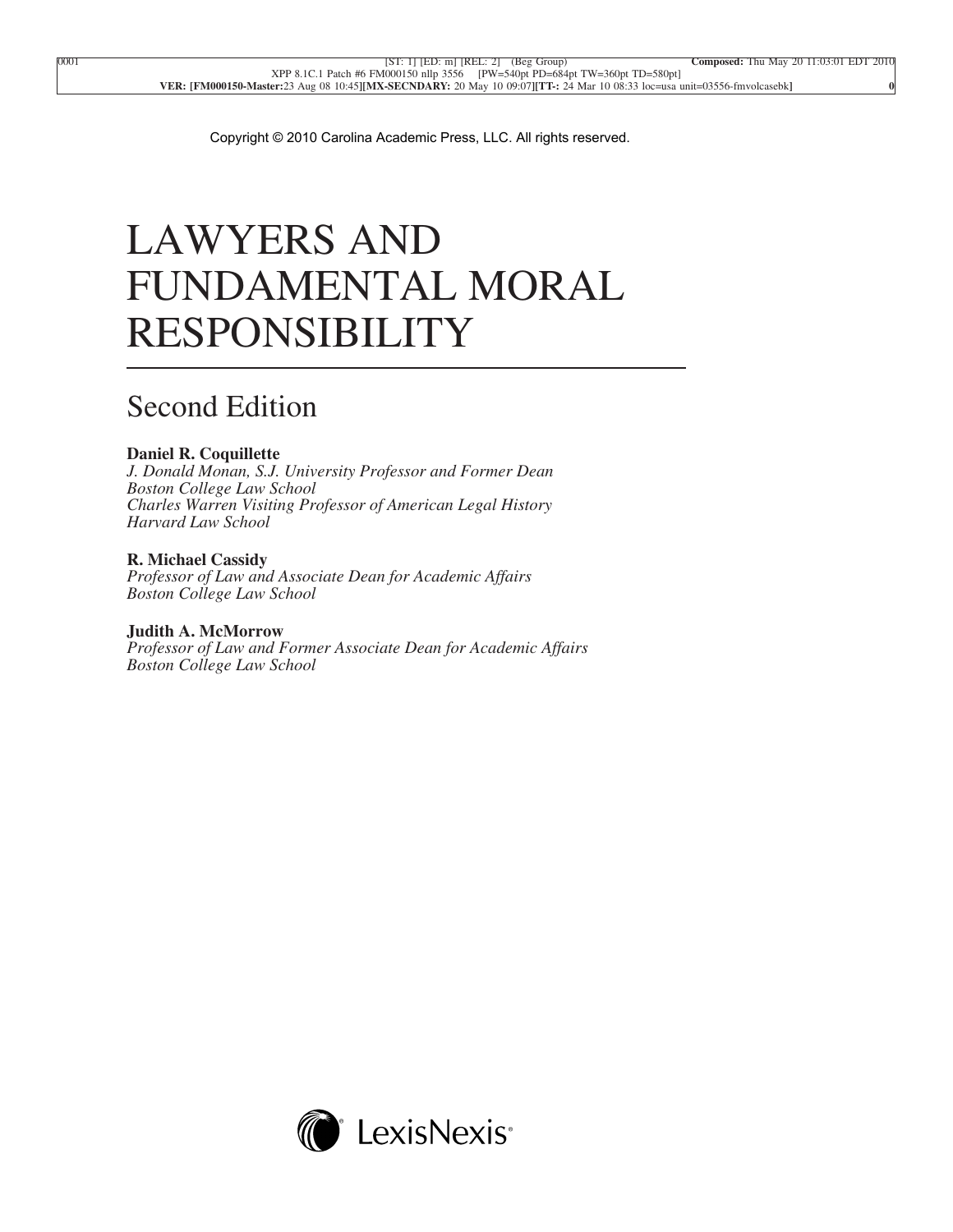

This publication is designed to provide accurate and authoritative information in regard to the subject matter covered. It is sold with the understanding that the publisher is not engaged in rendering legal, accounting, or other professional services. If legal advice or other expert assistance is required, the services of a competent professional should be sought.

LexisNexis and the Knowledge Burst logo are registered trademarks and Michie is a trademark of Reed Elsevier Properties Inc., used under license. Matthew Bender and the Matthew Bender Flame Design are registered trademarks of Matthew Bender Properties Inc.

Copyright © 2010 Matthew Bender & Company, Inc., a member of the LexisNexis Group. All Rights Reserved.

No copyright is claimed in the text of statutes, regulations, and excerpts from court opinions quoted within this work. Permission to copy material exceeding fair use, 17 U.S.C. § 107, may be licensed for a fee of 25¢ per page per copy from the Copyright Clearance Center, 222 Rosewood Drive, Danvers, Mass. 01923, telephone (978) 750-8400.

#### NOTE TO USERS

To ensure that you are using the latest materials available in this area, please be sure to periodically check the LexisNexis Law School web site for downloadable updates and supplements at www.lexisnexis.com/lawschool.

Editorial Offices 121 Chanlon Rd., New Providence, NJ 07974 (908) 464-6800 201 Mission St., San Francisco, CA 94105-1831 (415) 908-3200 www.lexisnexis.com

MATTHEW**OBENDER**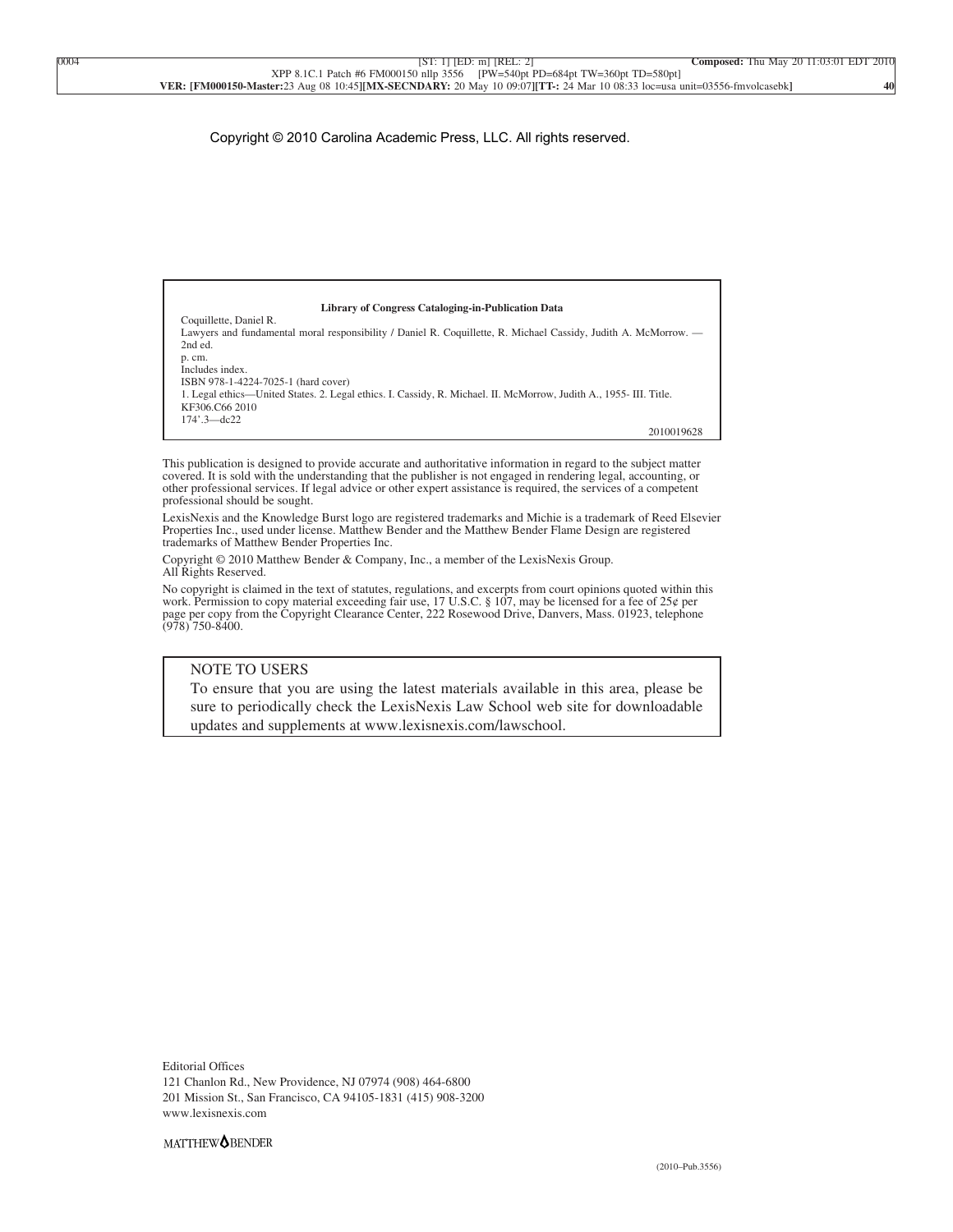## *Dedication*

This book is in honor of our parents, who set the foundation for our interest in issues both ethical and pragmatic, and our families, who have blessed us with their love and support.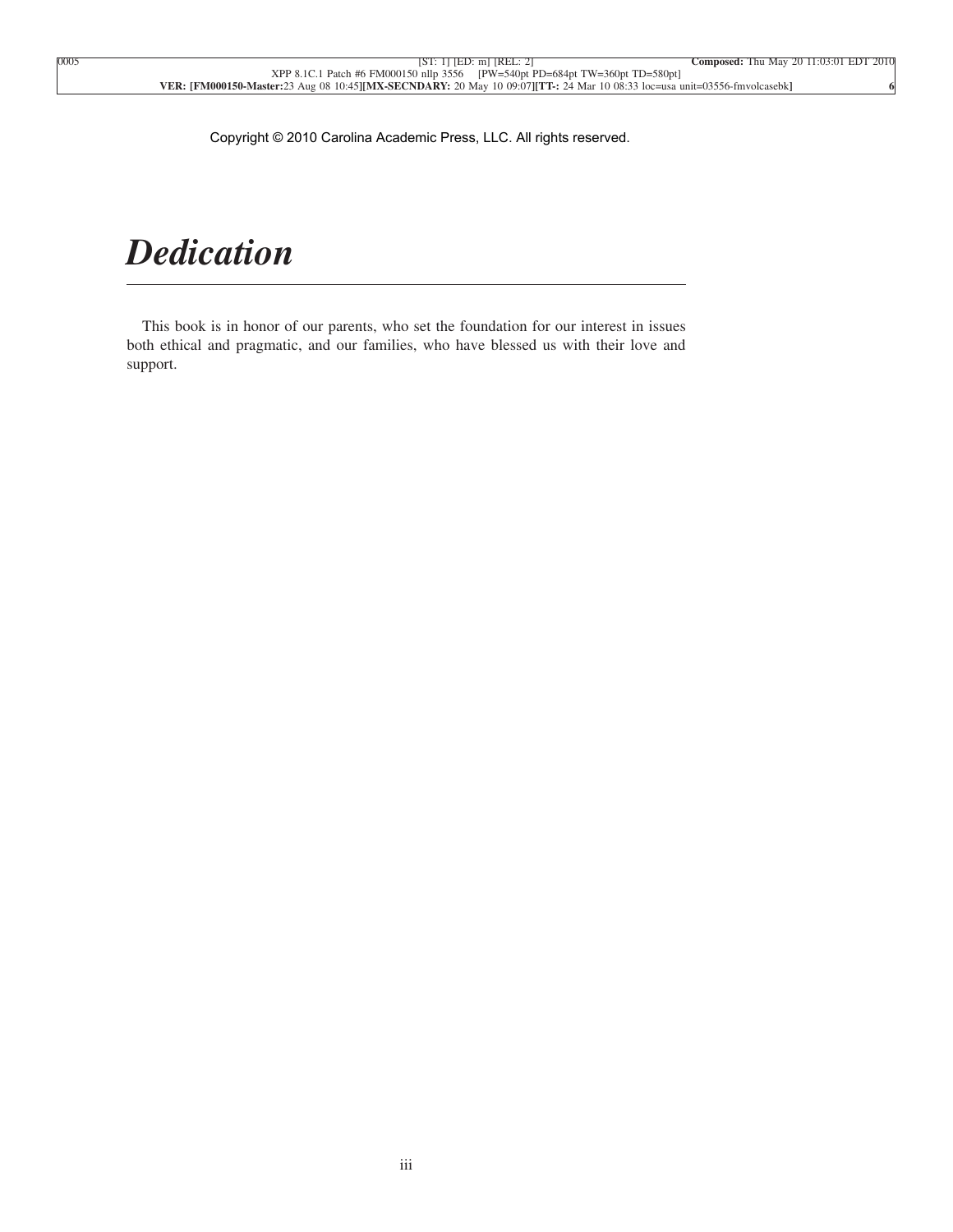Copyright © 2010 Carolina Academic Press, LLC. All rights reserved.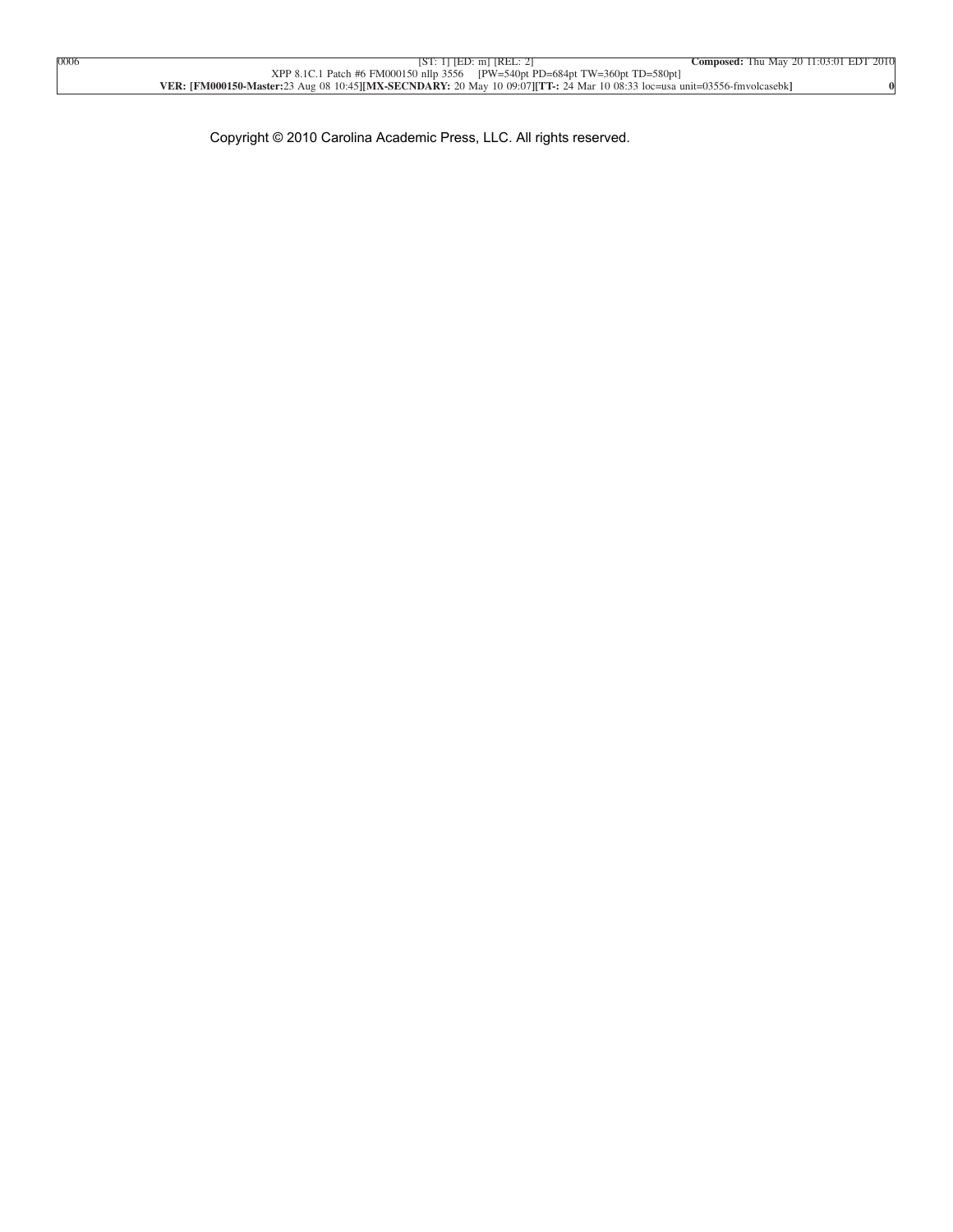### *Preface*

It is a dangerous illusion that codes of professional responsibility "can and ought to provide clear and generally acceptable guidance to [all] attorney conduct."**<sup>1</sup>** The toughest ethical problems faced by lawyers often cannot be solved by a standardized process or set of rules, at least not by individuals who value their moral character.

The greatest flaw of many standard professional responsibility texts is their failure to acknowledge the connection between ethics and moral philosophy. These books rarely investigate the relationship between "professional ethics," narrowly construed in the context of attorney regulation and discipline, and "ethics" as seen in a broader historical, philosophical, or religious context. The most sensitive and intelligent authors of such texts have acknowledged this challenge quite frankly.**<sup>2</sup>**

This book was conceived as a way to fill that gap. It can be used as a supplement to a traditional professional responsibility course, or as the basis for a seminar in its own right. But by using the word "supplement," we do not want to characterize the book as being some kind of ancillary enrichment. Teaching professional responsibility wholly outside the context of moral philosophy condemns the field to a second-class intellectual status. Even worse, it is simply unrealistic.

The book's historical and philosophical structure is of great help to law students. The materials are organized around specific problems designed to encourage and focus class discussion. (Indeed, most class groups quickly split into differing philosophical camps, a great boon to course interest!) We have deliberately avoided assigning reported cases. Law students read too many of these already, and not enough philosophy.

There are two other inherent organizing principles for the book that are less obvious, at least initially. First, the philosophical materials are roughly ordered as the ideas themselves evolved in the history of philosophy. For example, Chapter One focuses on Pre-Socratic, Socratic, and Platonic themes, taken from early classical Greek philosophy, Chapter Two focuses on ideas introduced later by Aristotle's Nichomachean Ethics, Chapter Three focuses on notions of legal reasoning first developed by the Romans, Chapter Four explores the moral philosophy of Thomas Aquinas, etc. Later chapters

**<sup>2</sup>** "What is left out, except in bits and pieces relating to specific topics, is any historical, comparative or sociological study of the profession or any study of the relationship between professional ethics and 'ethics' considered in an appropriate philosophical context." ANDREW L. KAUFMAN, PROBLEMS IN PROFESSIONAL RESPONSIBILITY xix (1976). "So far there has been little cross-fertilization, as a *practical* matter, between the philosophical and the professional enterprises." STEPHEN GILLERS, REGULATION OF LAWYERS 14 (2009). *See also* ANDREW L. KAUFMAN & DAVID B. WILKINS's excellent 4th edition, PROBLEMS IN PROFESSIONAL RESPONSIBILITY FOR A CHANGING PROFESSION (2002), which fills in many of these gaps.

**<sup>1</sup>** E.H. Greenebaum, *Attorneys' Problems in Making Ethical Decisions*, 52 IND. L.J. 627, 628–629 (1977). *See generally* Bruce A. Green, *The Role of Personal Values in Professional Decisionmaking*, 11 GEO. J. LEGAL ETHICS 19, 39 (1997) (identifying circumstances where "the lawyer must make a decision within prescribed bounds or limits, but within those limits the grounds on which the lawyer exercises discretion are left to personal conscience").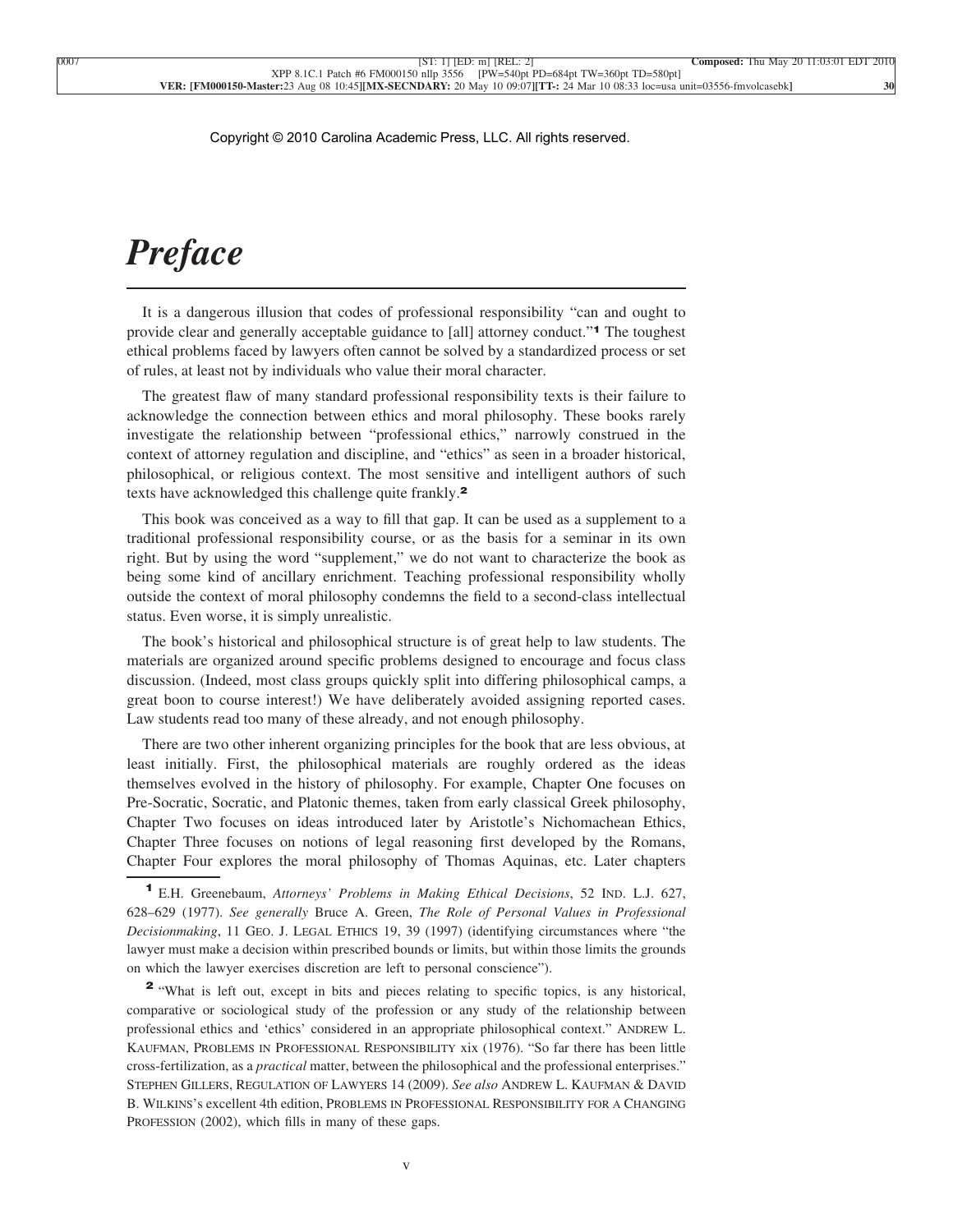### *Preface*

introduce students to more modern theorists such as Reinhold Niebuhr, Lawrence Kohlberg, and Martha Nussbaum.

There is also a structure based on the topics of ethical philosophy itself. For example, Chapter One asks students to contemplate Plato's classical Greek question: "Is there any true test of goodness?" Chapter Two asks Aristotle's key question, "Assuming I can tell good from bad, what is the extent of my responsibility for the evil around me?" Chapter Three explores whether legal order and the threat of legal sanction set the limits of moral responsibility, and so forth. The book concludes with a discussion of pragmatism, moral realism, and the political and organizational impediments to principled individual decision making.

This book is intended to give law students a grounding in moral philosophy so that they may have a more sophisticated approach to issues of legal ethics. It not only assists them in relating this course to earlier studies in college and elsewhere, but also provides them an intellectual framework for analyzing tough ethical issues when these problems arise in the complexity of human life, and more particularly in law practice. While it could be seen as a highly theoretical form of study, many former students have reported, after using the book, that it was one of the most practical and useful subjects they studied in law school.

We are indebted to our students Caitlin Akins, Andrew Bender, John D. Holden, and Jessica Yau (Boston College Law School, Class of 2011) for their very capable assistance with researching and editing this second edition. Charles Riordan, Editorial Assistant to the Monan Chair and also a student at Boston College Law School, was invaluable, as always. We are very grateful to Pali Chheda at LexisNexis for her constant and patient assistance. We also thank our distinguished colleagues Profs. Scott Fitzgibbon and Paul Tremblay for their generous and thoughtful comments on earlier drafts.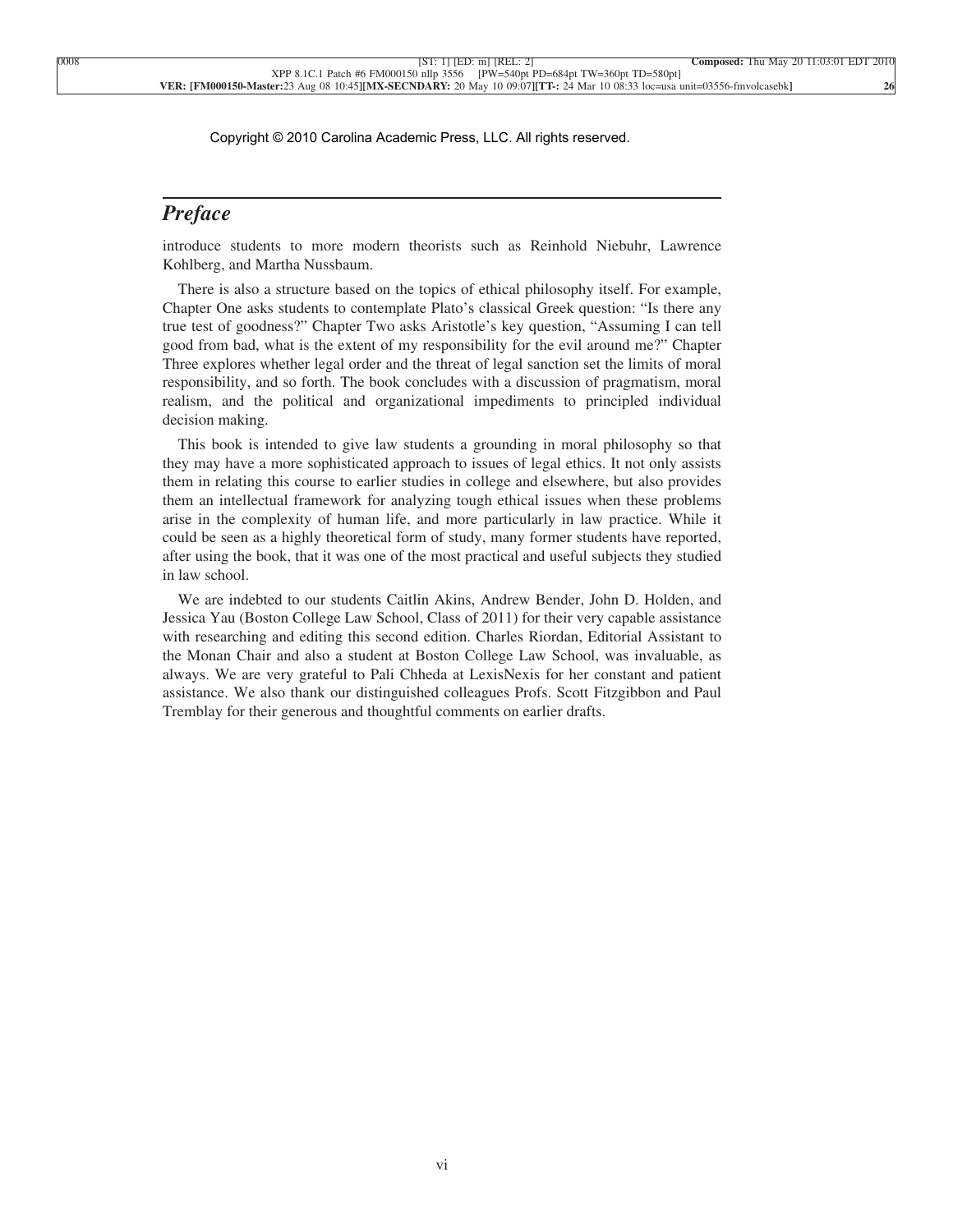## *Permissions*

The Authors gratefully acknowledge permission to reprint the following:

A. C. EWING, ETHICS. Reprinted with the permission of Simon & Schuster, Inc. Copyright © 1953 by The MacMillan Company. Copyright renewed © 1981. All rights reserved.

A. P. D'ENTREVES, NATURAL LAW. Hutchinson & Co, London © 1951. Reprinted by permission of Transaction Publishers, 1994.

Amy R. Mashburn, *Pragmatism and Paradox: Reinhold Niebuhr's Critical Social Ethic and the Regulation of Lawyers*,6GEO. J. LEGAL ETHICS 737. Reprinted with permission of the publisher, Georgetown Journal of Legal Ethics © 1993 and Amy R. Mashburn.

Andrew M. Perlman, *Unethical Obedience by Subordinate Attorneys: Lessons from Social Psychology*, 36 HOFSTRA L. REV. 451 (2007). Reprinted by permission of Hofstra Law Review and Andrew M. Perlman.

Bernard Williams, *Politics and Moral Character*, *in* PUBLIC AND PRIVATE MORALITY. Copyright © Cambridge University Press 1978. Reprinted 1979, 1980, 1991. Reprinted with the permission of Cambridge University Press.

*Calvin and Hobbes* © 1993 Watterson. Dist. By UNIVERSAL UCLICK. Reprinted with permission. All Rights reserved.

Daniel Markovits, *Legal Ethics from the Lawyer's Point of View*, 15 YALE J.L. & HUMAN. 209, 209–294. Copyright © 2003. Reprinted by permission of the Yale Journal of Law and the Humanities and Daniel Markovits.

David B. Wilkins, *Legal Realism for Lawyers*, 104 HARV. L. REV. 468. Copyright © 1990. Reprinted by permission of Harvard Law Review and David B. Wilkins.

Debra Cassens Moss, *A Prosecutor's Duty: Assistant A.G. Resigns Rather Than Defend Conviction She Feels Is Wrong*, ABA JOURNAL (June 1992). Copyright © 1992. Reprinted by permission of ABA Journal and Debra Cassens Moss.

DENNIS LLOYD, THE IDEA OF LAW 11–25 (Penguin books, London 1964, 5th rev. ed., 1981). Copyright © Dennis Lloyd, 1964, 1970, 1973, 1976, 1981, 1987, 1991. Reproduced by permission of Penguin Books Ltd.

*Doubting Case, City Prosecutor Aided Defense*, N.Y. TIMES. Copyright © 2008, The New York Times. All rights reserved. Used by permission and protected by the Copyright Laws of the United States. The printing, copying, redistribution, or retransmission of the Material without express written permission is prohibited.

F. H. BRADLEY, ETHICAL STUDIES. Copyright © 1927 by F. H. Bradley. By permission of Oxford University Press.

H. L. A. HART, THE CONCEPT OF LAW (1961). Copyright © Oxford University Press 1961, 1994. By permission of Oxford University Press.

IMMANUEL KANT, ON THE OLD SAW: THAT MAY BE RIGHT IN THEORY BUT IT WON'T WORK IN PRACTICE (E.B. Aston trans., University of Pennsylvania Press Copyright © 1974). Reprinted with permission of the University of Pennsylvania Press.

Judith A. McMorrow, *Civil Disobedience and the Lawyer's Obligation to the Law*, 48 WASH. & LEE L. REV. 139 (1991). Copyright © 1991. Reprinted by permission of the Washington and Lee Law Review and Judith McMorrow.

KARL LLEWELLYN, THE BRAMBLE BUSH. Copyright © 1960 by Oceana Publishing Inc. By permission of Oxford University Press.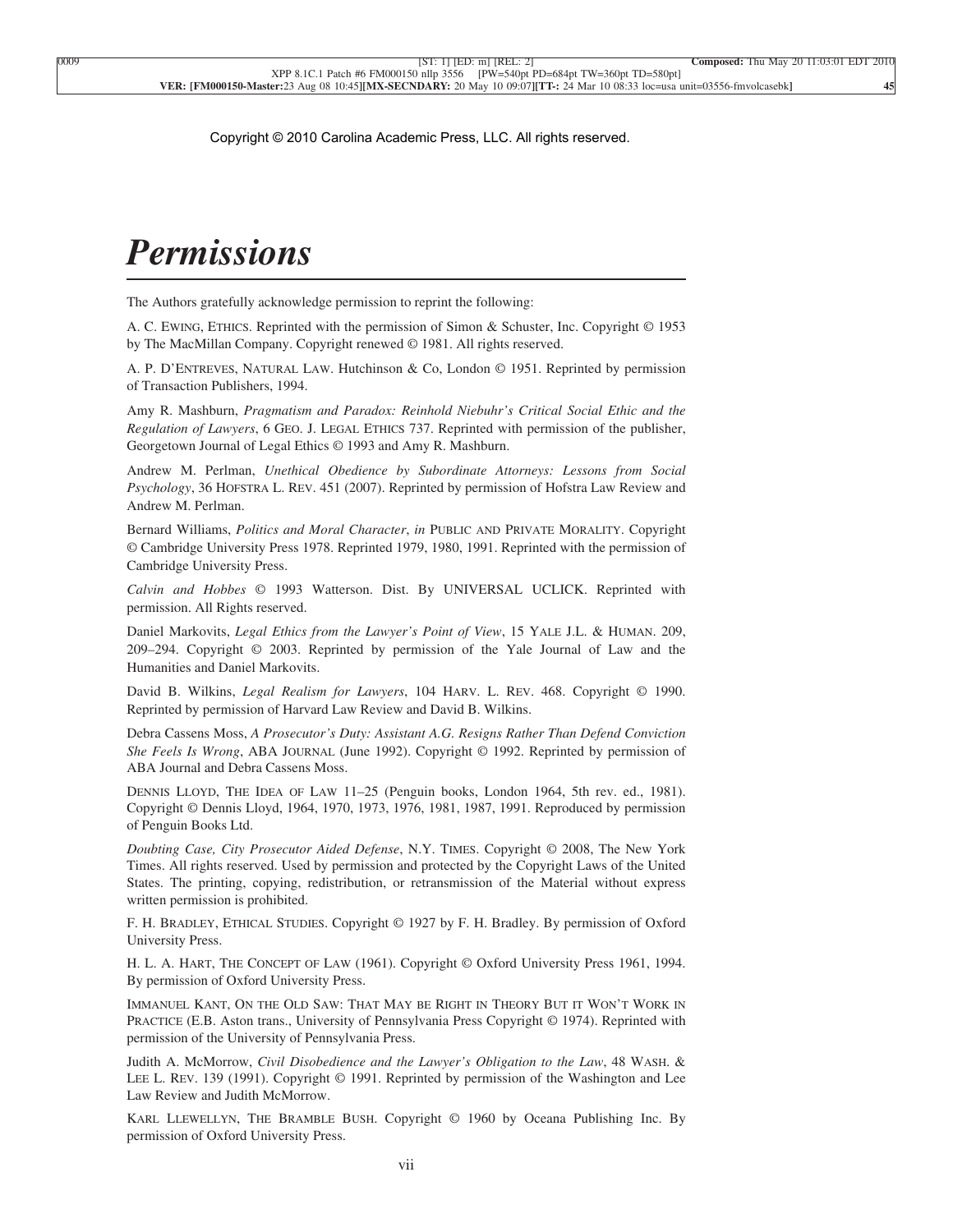### *Permissions*

LEONARD LEVY, THE LAW OF THE COMMONWEALTH AND CHIEF JUSTICE SHAW (1957). Copyright © 1987 by Leonard W. Levy. By permission of Oxford University Press.

*Letter from Birmingham Jail* reprinted by arrangement with The Heirs to the Estate of Martin Luther King, Jr., c/o Writer's House as agent for the proprietor New York, N.Y. Copyright © 1963 Dr. Martin Luther King, Jr.; copyright renewed 1991 Coretta Scott King.

Lon Fuller, *The Case of the Speluncean Explorers*, 62 HARV. L. REV. 616. Copyright © 1949 by the Harvard Law Review. Reprinted by permission of the Harvard Law Review and John J. Roche, Counsellor at Law.

Martha C. Nussbaum, *Valuing Values: A Case for Reasoned Commitment*,6YALE J.L. & HUMAN. 197, 197–218. Copyright © 1994. Reprinted by permission of the Yale Journal of Law and the Humanities and Martha C. Nussbaum.

Michael Walzer, *Political Action: The Problem of Dirty Hands*, *in* PRIVATE AND PUBLIC ETHICS (Donald G. Jones ed.). Copyright © 1978. Permission granted by the Edwin Mellen Press.

*Paramedics Remove the Body of a Prison Guard Held Hostage at the Southern Ohio Correctional Facility, 15 April 1993*, Eugene Garcia/AFP/Getty Images. Reprinted by permission of Getty Images © 1993.

Paul R. Tremblay, *The New Casuistry*, 12 GEO. J. LEGAL ETHICS 489. Reprinted with permission of the publisher, Georgetown Journal of Legal Ethics © 1999 and Paul R. Tremblay.

Paul Tremblay, *Moral Activism Manque*, 44 S. TEX. L. REV. 127. Copyright © 2002. Reprinted by permission of South Texas Law Review and Paul Tremblay.

Phyllis Goldfarb, *A Theory-Practice Spiral: The Ethics of Feminism and Clinical Education*, 75 MINN. L. REV. 1599. Copyright © 1991. Reprinted by permission of the Minnesota Law Review and Professor Phyllis Goldfarb.

R. Michael Cassidy, *Character and Context: What Virtue Ethics Can Teach Us About a Prosecutor's Ethical Duty to "Seek Justice"*, 82 NOTRE DAME L. REV. 635. Copyright © 2006. Reprinted by permission of Notre Dame Law Review and R. Michael Cassidy.

RALPH ELLISON, INVISIBLE MAN. Copyright © 1947, 1948, 1952 by Ralph Ellison. Copyright renewed © 1975, 1976, 1980 by Ralph Ellison. Used by permission of Random House, Inc.

RICHARD NIELSEN, THE POLITICS OF ETHICS: METHODS FOR ACTING, LEARNING, AND SOMETIMES FIGHTING WITH OTHERS IN ADDRESSING ETHICS PROBLEMS IN ORGANIZATIONAL LIFE. Copyright © 1996 by Oxford University Press, Inc. By permission of Oxford University Press, Inc.

ROBERTO MANGABEIRA UNGER, KNOWLEDGE AND POLITICS. Reprinted with the permission of The Free Press, a Division of Simon & Schuster, Inc. Copyright © 1975 by Roberto Mangabeira Unger. Copyright renewed © 2003 by Roberto Mangabeira Unger. All rights reserved.

RONALD DWORKIN, TAKING RIGHTS SERIOUSLY (Cambridge, MA: Harvard University Press). Copyright © 1997, 1978 by Ronald Dworkin. All rights reserved. Reprinted by permission of Harvard University Press.

TELFORD TAYLOR, NUREMBERG AND VIETNAM: AN AMERICAN TRAGEDY. Copyright © 1970 by The New York Times Company. Used by permission of Times Books, a division of Random House, Inc.

*The Problem of the Grudge Informer* reprinted by permission of LON FULLER, THE MORALITY OF LAW, Yale University Press, Copyright © 1969.

Ursula K. LeGuin, *The Ones Who Walk Away from Omelas*, first appeared in New Dimensions 3; from THE WIND'S TWELVE QUARTERS. Copyright © 1973, 2001. Reprinted by permission of the author and the author's agents, the Virginia Kidd Agency, Inc.

Our special thanks to Caitlin Akins and Charles Riordan for the hard work of creating this list and clearing these consents.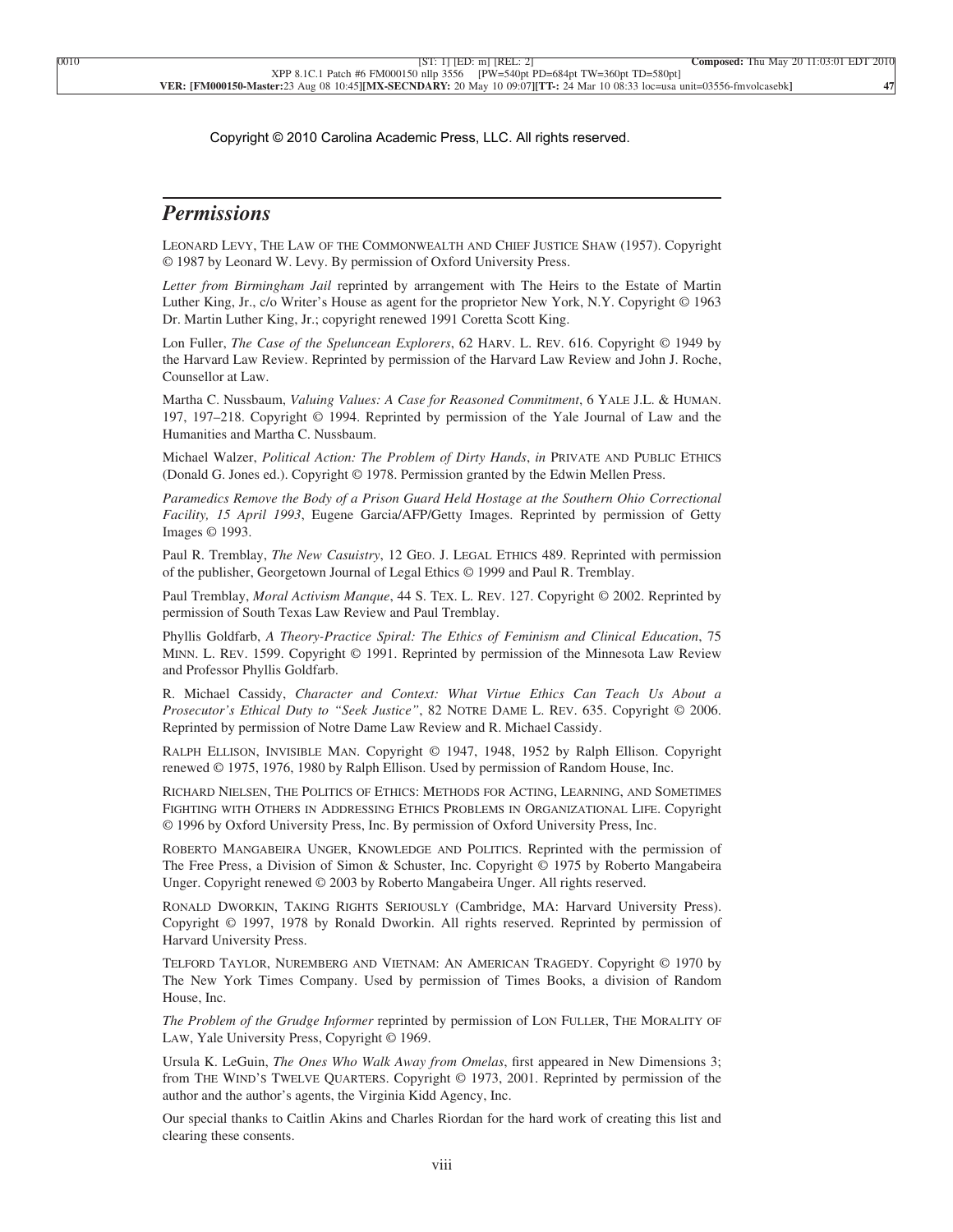| <b>Chapter I</b>  |                                                                   |     |
|-------------------|-------------------------------------------------------------------|-----|
| A.                | LAW SCHOOL AND ETHICS: "THE BRAMBLE BUSH"  1                      |     |
| <b>B.</b>         | IS THERE ANY REAL POINT IN TALKING ABOUT "GOOD AND                |     |
|                   | BAD"?: THE CHALLENGE OF THE CYNICS AND THE SOPHISTS  2            |     |
| C.                |                                                                   |     |
| D.                |                                                                   |     |
| Е.                |                                                                   |     |
|                   |                                                                   |     |
|                   |                                                                   |     |
| F.                |                                                                   |     |
|                   |                                                                   |     |
|                   |                                                                   |     |
|                   |                                                                   | -14 |
|                   |                                                                   |     |
|                   |                                                                   |     |
|                   |                                                                   |     |
|                   |                                                                   | 37  |
|                   |                                                                   | 39  |
| <b>Chapter II</b> | MORAL RESPONSIBILITY  41                                          |     |
| A.                | MORAL RESPONSIBILITY: ARISTOTLE'S CHALLENGE  41                   |     |
| <b>B.</b>         | MORAL RESPONSIBILITY AND THE LAW: NUREMBERG AND                   |     |
|                   | CATHERINE GENOVESE                                                | 43  |
| C.                |                                                                   | 45  |
| D.                | DISCUSSION PROBLEMS                                               | 45  |
|                   |                                                                   | 45  |
|                   |                                                                   | 46  |
|                   |                                                                   | 46  |
| Ε.                |                                                                   | 49  |
|                   | Aristotle, The Nicomachean Ethics (Circa 330 B.C.)                | 49  |
|                   |                                                                   |     |
|                   | Telford Taylor, Nuremberg and Vietnam: An American Tragedy  58    |     |
|                   |                                                                   | 62  |
|                   | Martin Gansberg, 37 Who Saw Murder Didn't Call the Police         | 62  |
|                   |                                                                   |     |
|                   |                                                                   |     |
|                   | Benjamin Weiser, Doubting Case, City Prosecutor Aided Defense  64 |     |
|                   | Debra Cassens Moss, a Prosecutor's Duty-Assistant A.G. Resigns    |     |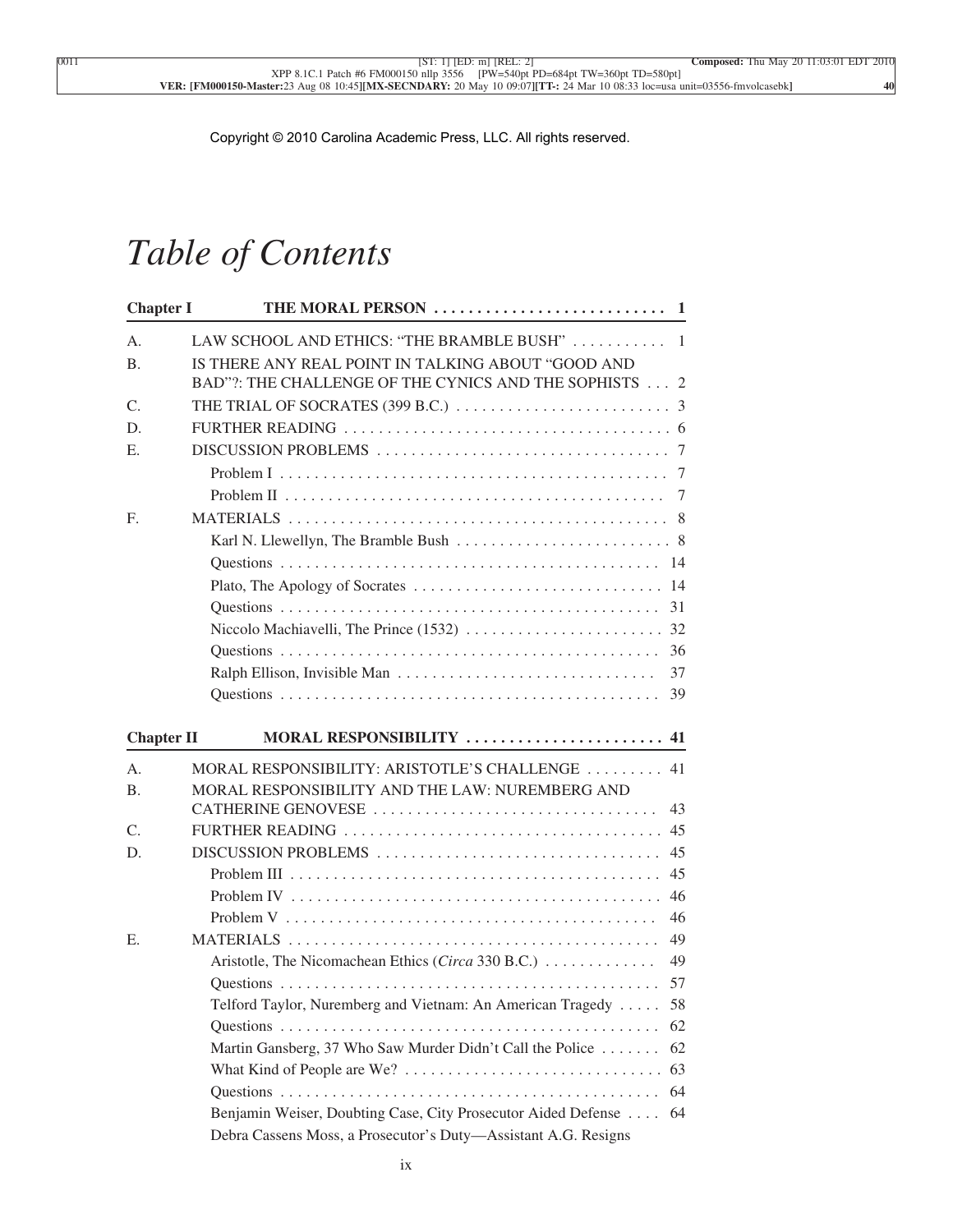|                    | Rather than Defend Conviction She Feels is Wrong                        | 68<br>70 |
|--------------------|-------------------------------------------------------------------------|----------|
| <b>Chapter III</b> |                                                                         |          |
| А.                 |                                                                         |          |
| В.                 |                                                                         | 75       |
| C.                 |                                                                         |          |
| D.                 | POSITIVISM, LEGAL ETHICS, AND MORAL REASONING                           | 78       |
| Е.                 |                                                                         |          |
| F.                 |                                                                         |          |
|                    |                                                                         |          |
|                    |                                                                         | 82       |
| G.                 |                                                                         | 84       |
|                    | The Institutes of Justinian (533 A.D.), Title I, Title II, Pr.-11 Liber |          |
|                    |                                                                         |          |
|                    |                                                                         |          |
|                    |                                                                         |          |
|                    |                                                                         |          |
|                    | Dennis Lloyd (Dennis Lloyd of Hampstead, Baron), The Idea of Law 96     |          |
|                    |                                                                         | 105      |
| <b>Chapter IV</b>  | THE MORAL CONSTRAINTS ON RULE MAKING  107                               |          |
| А.                 | THE JUDEO-CHRISTIAN TRADITION AND ST. THOMAS AQUINAS                    |          |
|                    |                                                                         |          |
| В.                 | PERSONAL VALUES AND THE LAW                                             | 110      |
| C.                 | FURTHER READING                                                         | 111      |
| D.                 |                                                                         | -112     |
|                    |                                                                         |          |
|                    |                                                                         |          |

|         | Chapter V NATURAL LAW: THE LAW IN THE SKY AND IN THE |  |
|---------|------------------------------------------------------|--|
| $A_{1}$ | THE RENAISSANCE: THE "LAW OF REASON" AND SECULAR     |  |

E. MATERIALS . . . . . . . . . . . . . . . . . . . . . . . . . . . . . . . . . . . . . . . . . . 113

The Summa Theologica of St. Thomas Aquinas . . . . . . . . . . . . . . . . 113 Questions . . . . . . . . . . . . . . . . . . . . . . . . . . . . . . . . . . . . . . . . . . . 121 H. L. A. Hart, The Concept of Law . . . . . . . . . . . . . . . . . . . . . . . . . 122 Questions . . . . . . . . . . . . . . . . . . . . . . . . . . . . . . . . . . . . . . . . . . . 136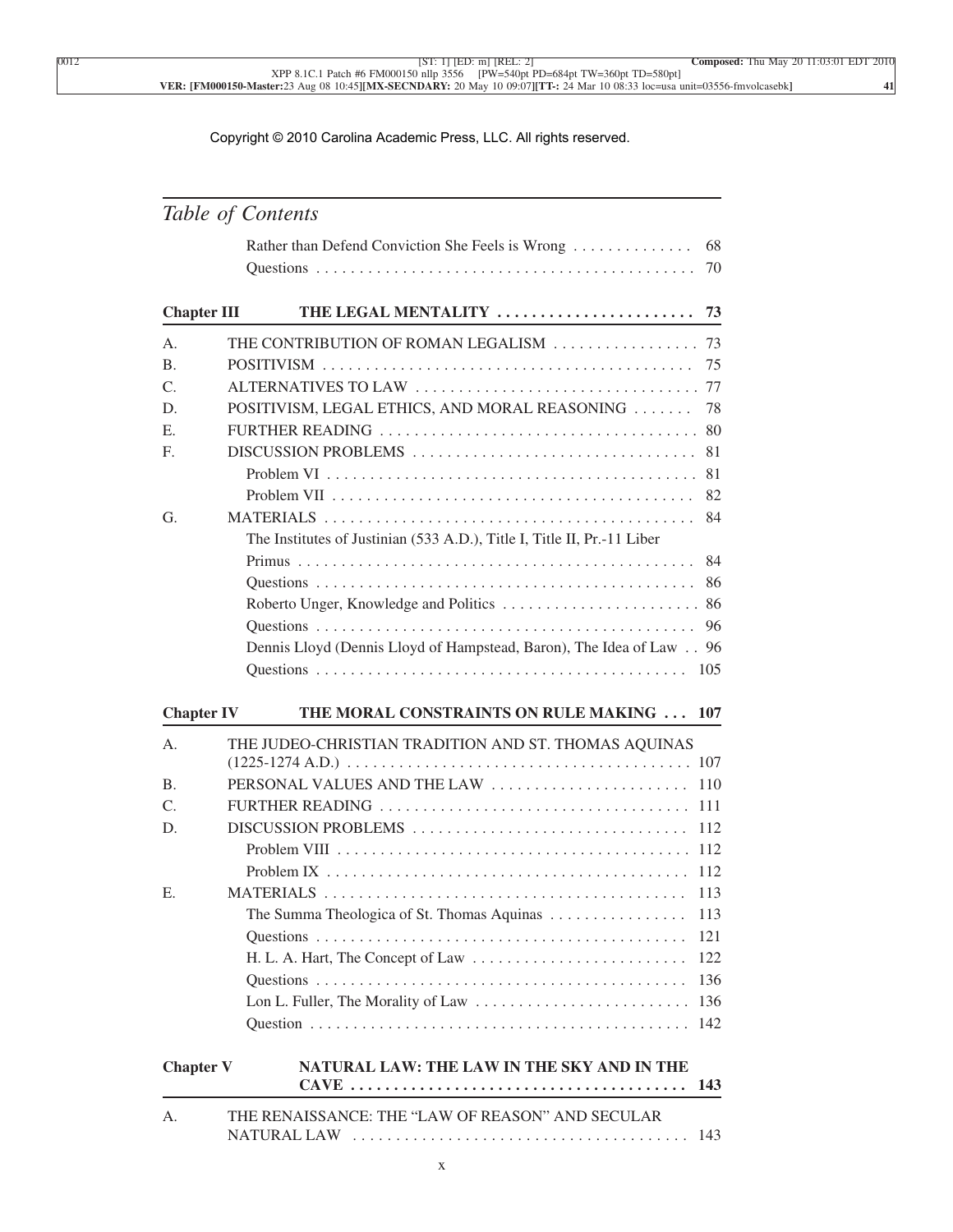| <b>B.</b>         | NATURAL LAW AND THE LEGAL PROFESSION  146                   |     |
|-------------------|-------------------------------------------------------------|-----|
| $\mathcal{C}$ .   |                                                             |     |
| D.                | DISCUSSION PROBLEMS                                         | 150 |
|                   |                                                             | 150 |
|                   |                                                             | 150 |
|                   |                                                             | 150 |
| Ε.                |                                                             | 151 |
|                   | Hugo Grotius, of the Rights of War and Peace                | 151 |
|                   |                                                             | 154 |
|                   | A. P. D'Entreves, Natural Law                               | 154 |
|                   |                                                             | 158 |
|                   | Oliver Wendell Holmes, Jr., Natural Law                     | 159 |
|                   |                                                             | 162 |
|                   | Lon L. Fuller, The Case of the Speluncean Explorers         | 162 |
|                   |                                                             | 183 |
|                   |                                                             |     |
|                   |                                                             | 187 |
|                   |                                                             |     |
| <b>Chapter VI</b> | JUSTIFIED DISOBEDIENCE  189                                 |     |
| A.                | THE HISTORICAL BACKGROUND OF AMERICAN CIVIL                 |     |
|                   | DISOBEDIENCE: FROM THE ENLIGHTENMENT TO THE                 |     |
|                   | VINEYARDS OF WRATH                                          | 189 |
| Β.                | THE 20TH CENTURY: A MESSAGE FROM A BIRMINGHAM JAIL.         | 194 |
| C.                | CIVIL DISOBEDIENCE AND ATTORNEY CONDUCT                     | 196 |
| D.                |                                                             |     |
| Е.                | DISCUSSION PROBLEMS                                         | 202 |
|                   |                                                             |     |
|                   |                                                             |     |
|                   |                                                             | 203 |
|                   |                                                             |     |
| F.                |                                                             | 204 |
|                   | The Works of John Locke                                     | 204 |
|                   |                                                             | 210 |
|                   | Henry David Thoreau, Civil Disobedience                     | 211 |
|                   |                                                             | 223 |
|                   |                                                             | 224 |
|                   |                                                             |     |
|                   |                                                             | 226 |
|                   | Leonard Levy, The Law of the Commonwealth and Chief Justice |     |
|                   |                                                             | 226 |
|                   |                                                             | 240 |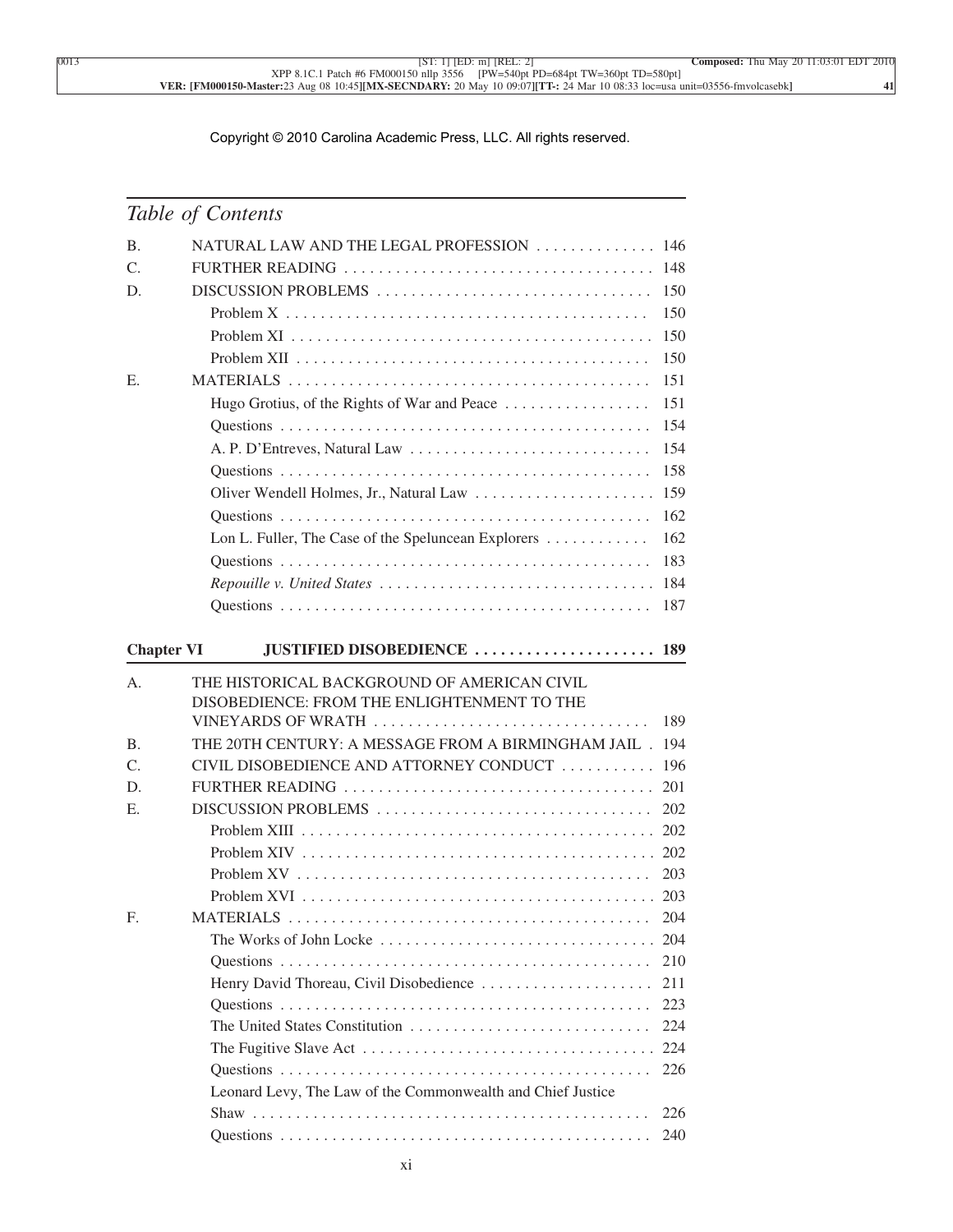|                    | Martin Luther King, Jr., Letter From Birmingham Jail 241                                     |     |
|--------------------|----------------------------------------------------------------------------------------------|-----|
|                    |                                                                                              | 252 |
|                    | Ronald Dworkin, Taking Rights Seriously                                                      | 253 |
|                    |                                                                                              | 262 |
|                    | Judith A. MCMorrow, Civil Disobedience and the Lawyer's                                      |     |
|                    |                                                                                              |     |
|                    |                                                                                              | 270 |
| <b>Chapter VII</b> | THE VALUE OF ALLEGIANCE AND DUTY FOR DUTY'S                                                  |     |
|                    |                                                                                              | 271 |
|                    |                                                                                              |     |
| А.                 | THE LESSONS OF THE CRITO                                                                     | 271 |
| Β.                 | "DEEP THEORIES": KANT AND RAWLS                                                              | 274 |
| C.                 | THE ETERNAL PROBLEMS OF "DIRTY HANDS" AND "BILLY                                             |     |
|                    |                                                                                              | 278 |
| D.                 |                                                                                              |     |
| Е.                 |                                                                                              | 285 |
|                    |                                                                                              | 285 |
|                    | Problem XVIII $\ldots \ldots \ldots \ldots \ldots \ldots \ldots \ldots \ldots \ldots \ldots$ | 285 |
|                    |                                                                                              |     |
|                    |                                                                                              | 286 |
|                    |                                                                                              |     |
| F.                 |                                                                                              | 287 |
|                    |                                                                                              | 287 |
|                    |                                                                                              | 296 |
|                    | Fyodor Dostoevsky, Crime and Punishment (1866)  297                                          |     |
|                    |                                                                                              | 304 |
|                    | Immanuel Kant, On the Old Saw: That May be Right in Theory but it                            |     |
|                    | Won't Work in Practice                                                                       | 304 |
|                    |                                                                                              | 306 |
|                    |                                                                                              | 307 |
|                    |                                                                                              | 313 |
|                    | F. H. Bradley, Ethical Studies                                                               | 314 |
|                    |                                                                                              | 315 |
|                    | Ronald Dworkin, Taking Rights Seriously                                                      | 315 |
|                    |                                                                                              | 320 |
|                    | Bernard Williams, Politics and Moral Character                                               | 320 |
|                    |                                                                                              | 324 |
|                    | Michael Walzer, Political Action: The Problem of Dirty Hands,                                | 324 |
|                    |                                                                                              | 336 |
|                    | Herman Melville, Excerpts From Billy Budd, Foretopman 337                                    |     |
|                    |                                                                                              | 340 |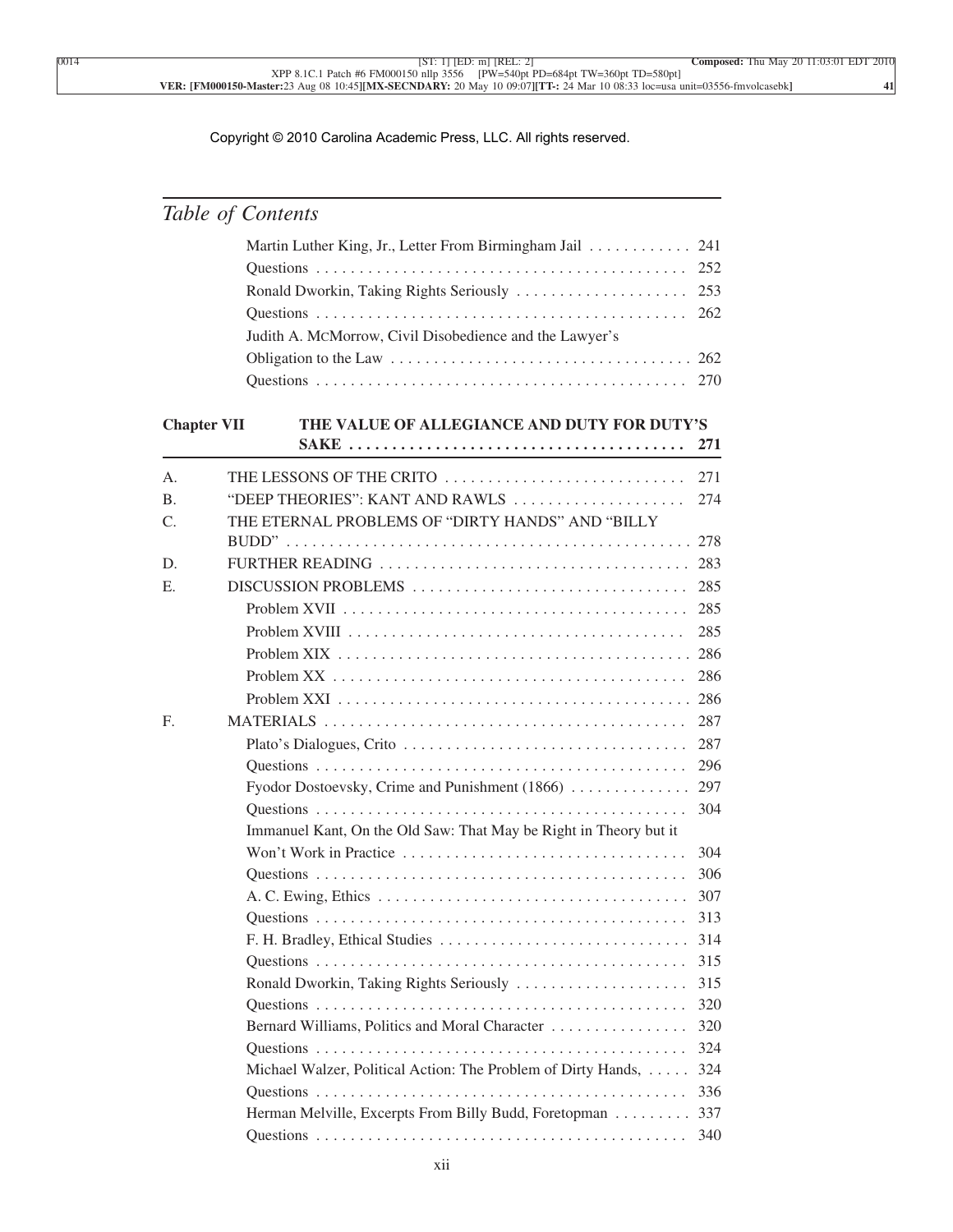|  | Table of Contents |
|--|-------------------|
|--|-------------------|

| <b>Chapter VIII</b> |                                                                    |     |
|---------------------|--------------------------------------------------------------------|-----|
| A.                  | YOU ARE CONVINCED BUT AN INTRODUCTION TO                           |     |
|                     | THE NEXT THREE CHAPTERS                                            | 343 |
| <b>B.</b>           | BEYOND ARISTOTLE                                                   | 343 |
| $\mathcal{C}$ .     |                                                                    |     |
| D.                  | DISCUSSION PROBLEMS                                                | 345 |
|                     |                                                                    | 345 |
| Ε.                  |                                                                    | 346 |
|                     | R. Michael Cassidy, Character and Context: What Virtue Ethics Can  |     |
|                     | Teach Us About a Prosecutor's Ethical Duty to "Seek Justice"       | 346 |
|                     |                                                                    | 351 |
|                     | Martha C. Nussbaum, Valuing Values: A Case for Reasoned            |     |
|                     |                                                                    | 351 |
|                     |                                                                    | 359 |
|                     | Daniel Markovits, Legal Ethics from the Lawyer's Point of View     | 359 |
|                     |                                                                    | 376 |
|                     | Ursula K. Leguin, The Ones Who Walk Away from Omelas               | 376 |
|                     |                                                                    | 380 |
| <b>Chapter IX</b>   | CASUISTRY, PRAGMATISM, AND MORAL                                   |     |
|                     |                                                                    | 381 |
| A.                  |                                                                    | 381 |
| Β.                  | PRAGMATISM: DE-EMPHASIZING THE SEARCH FOR                          |     |
|                     |                                                                    | 382 |
| $\mathcal{C}$ .     |                                                                    | 383 |
| D.                  | DISCUSSION PROBLEMS                                                | 383 |
|                     |                                                                    | 383 |
|                     |                                                                    | 383 |
| Е.                  |                                                                    | 385 |
|                     |                                                                    | 385 |
|                     | Amy R. Mashburn, Pragmatism and Paradox: Reinhold Niebuhr's        |     |
|                     | Critical Social Ethic and the Regulation of Lawyers                | 389 |
|                     |                                                                    | 397 |
|                     | Phyllis Goldfarb, A Theory-Practice Spiral: The Ethics of Feminism |     |
|                     |                                                                    | 397 |
|                     |                                                                    | 402 |
|                     | In The Matter of Mark C. Pautler, Attorney-Respondent              | 402 |
|                     |                                                                    | 408 |